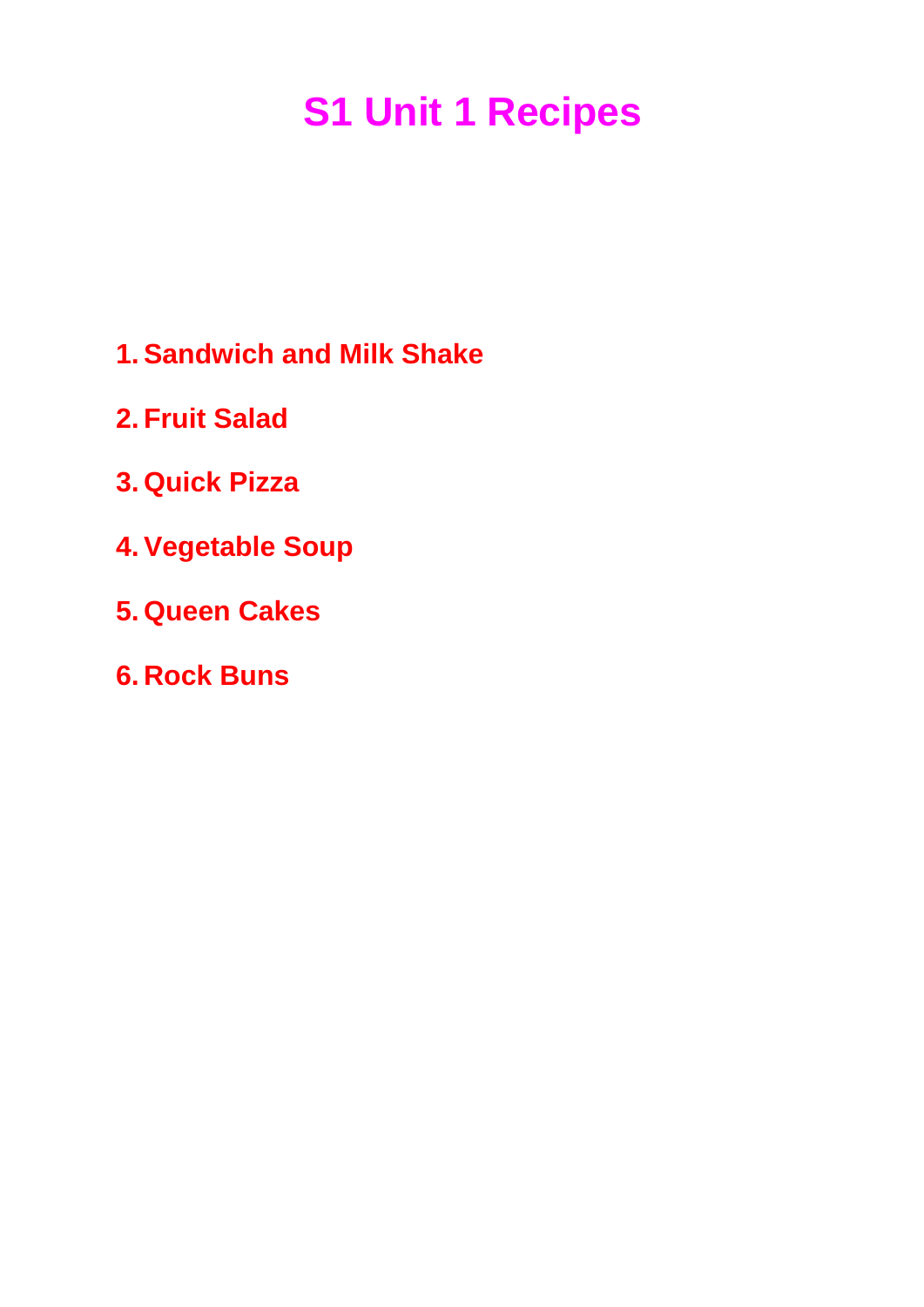## **Milkshake**

### **Ingredients Equipment**

200ml Cool Milk Measuring Jug 15ml spoon Milkshake Powder Measuring spoons

### **Method**

1. Measure the milk into a measuring jug.



- 2. Add the powder and mix well with the spoon.
- 3. Pour into the cup and enjoy.

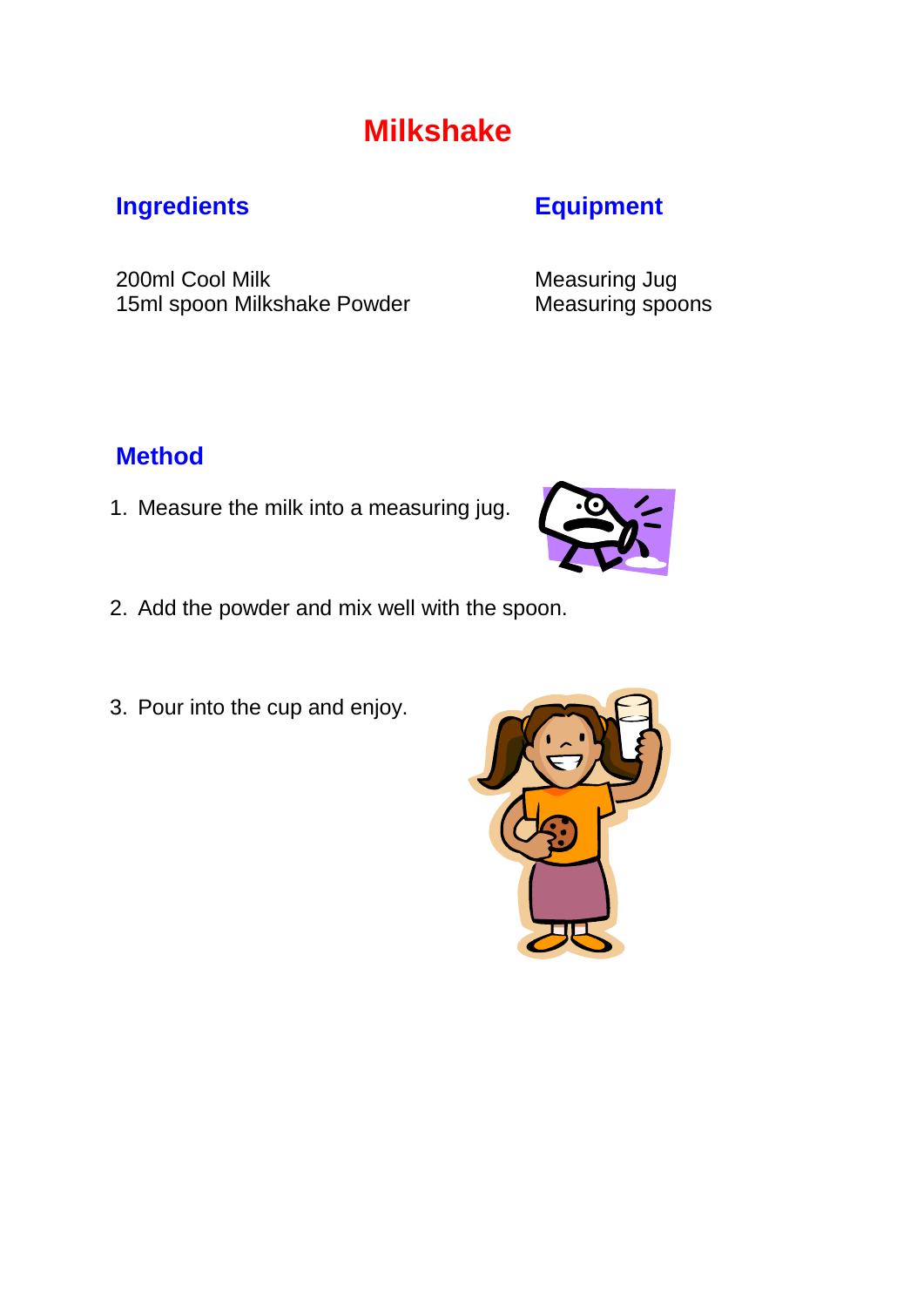## **Sandwich**

#### **Ingredients Equipment**

2 slices of Bread Chopping Board 15g Margarine **Plate** 

### **Suggested Fillings**

25g Grated Cheese with 1 Chopped Tomato 25g Grated Cheese with 1 dessertspoon Sweet Pickle 1 chopped Egg with 1 dessertspoon Mayonnaise ¼ tin Tuna Fish with Chopped Tomato

#### **Method**

- 4. Collect all ingredients
- 5. Prepare filling as instructed by teacher.
- 6. Spread margarine on the bread taking care to spread out to the edges.
- 7. Place the filling on to the bottom slice of bread.
- 8. Place the other slice of bread on top of the filling.
- 9. Trim off the edges of the bread using a sharp knife.
- 10. Cut the sandwich into quarters.
- 11.Serve the sandwiches with washed cress as a garnish.





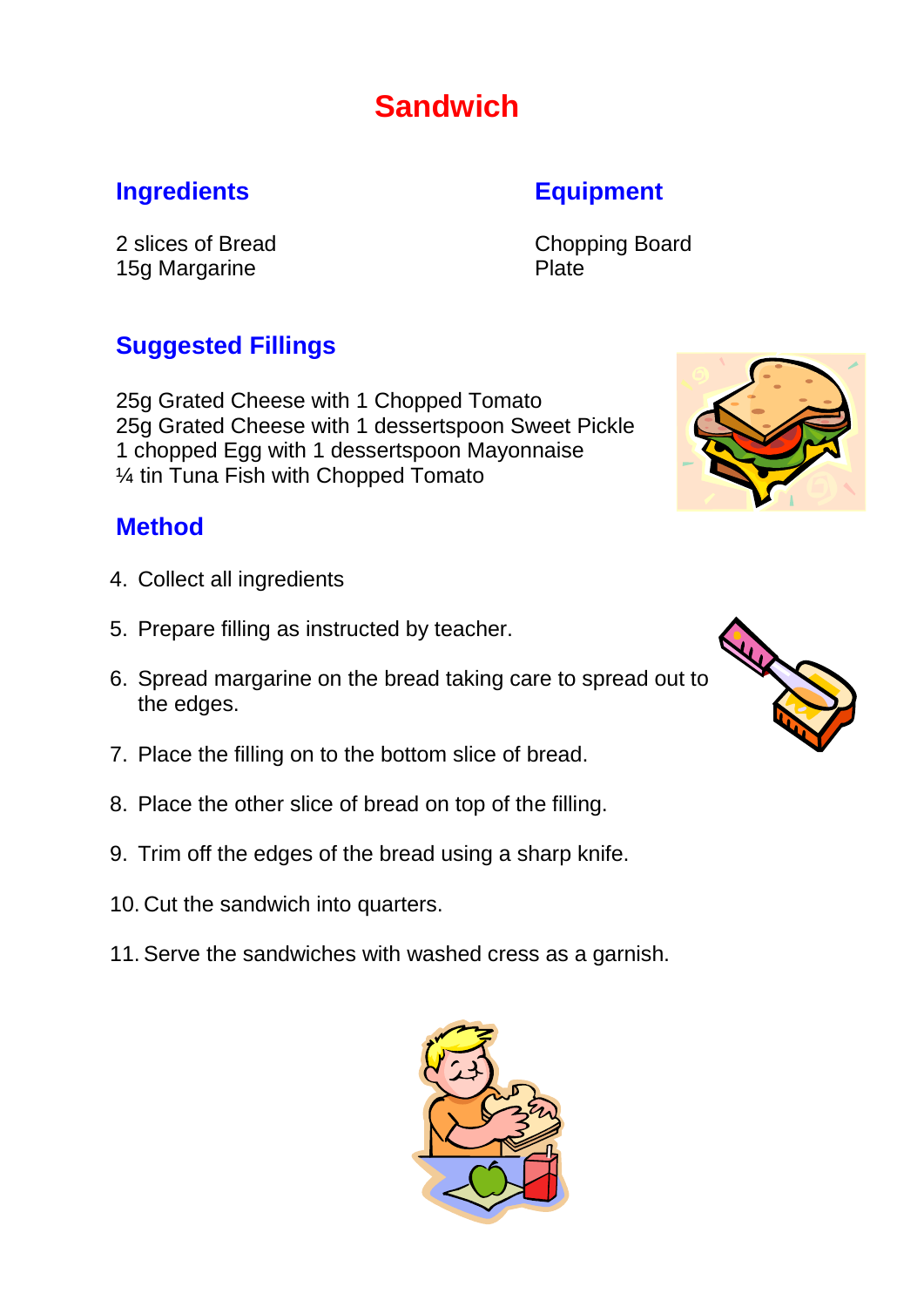## **Fruit salad**



#### **Ingredients Equipment**

125ml Water Chopping Board 50g Granulated Sugar **Plate** 1 teaspoon Lemon Juice Measuring Jug 3 Green Grapes Small Pot 1/2 Banana **Pot Stand** ½ Pear **will give you this later**

½ Red Apple Paring Knife – **your teacher**

### **Method**

1. Collect the ingredients  $\qquad \qquad$  - sugar and water $\rightarrow$  pot

lemon juice  $\rightarrow$  your container fruit  $\rightarrow$  plate

- 2. Bring the sugar and water to the boil. Boil for 5 minutes.
- 3. Remove pot from heat. Cool. Pour into your serving dish.
- 4. Prepare the fruit as you were shown by your teacher.

Here is a reminder –

- a) Wash grapes. Cut lengthwise and remove stones.
- b) Wash and core pear, then dice.
- c) Wash and core apple, then dice.
- d) Peel and slice banana thinly.



5. Mix fruit lightly into syrup. It is now ready to eat.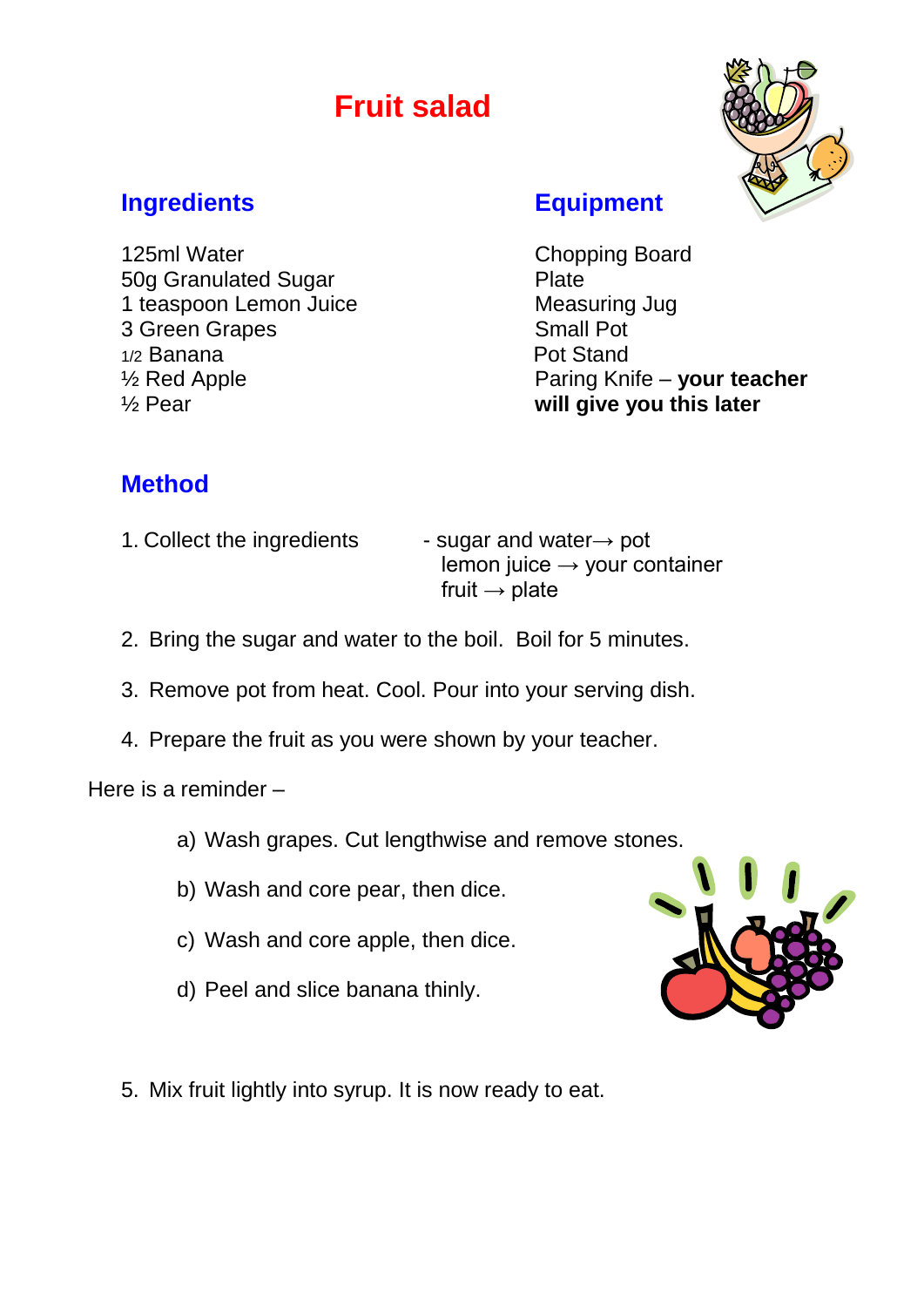## **Quick pizza**



#### **Ingredients Equipment**

1 Pitta Bread/pizza base 1 Chopping Board 25g Cheese 25g 25g Cheese 1 Tomato 1 Grater <sup>1/2</sup> Onion 1 Baking Tray (between 2) 2 x 10ml spoon Tomato Puree 1 Pot Stand ( between 2)

- 
- 
- 
- 
- 
- 1 Parking Knife **– your teacher will give you this later**

#### **Method**

- 1. Set oven at 190°C or gas mark 5.
- 
- 2. collect all ingredients pizza base on to baking tray tomato, onion and cheese on to plate tomato onto pitta bread
- 3. Spread tomato puree over pizza base
- 4. Chop onion. Place on base.
- 5. Slice tomato. Place on base.
- 6. Grate cheese. Sprinkle on top of base.





7. Place baking tray in the oven (**remember to use oven gloves).**  Bake for 15 mins.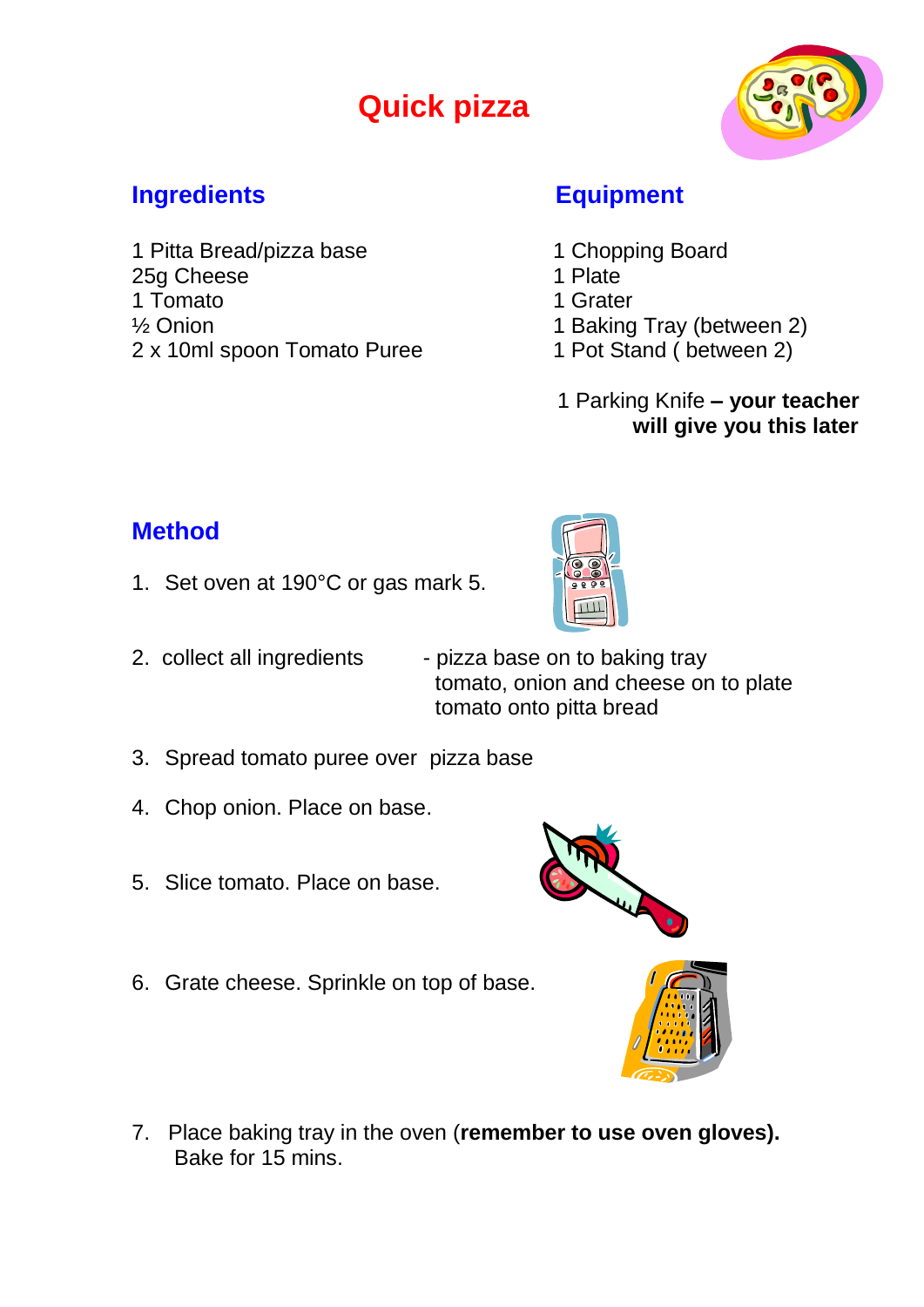### **All ingredients and equipment are to be collected between 2**

## **Vegetable soup**



#### **Ingredients Equipment**

500ml Water Chopping Board <sup>1/2</sup> Vegetable Stock Cube Measuring Jug 1 Small onion 1 Plate ½ Potato Pot with lid ½ Carrot Grater – **each**

Paring Knife – your teacher will give you **each** this later

#### **Method**

- 
- 1. Collect ingredients vegetables on to plate stock cube into pot
- 2. Place water into pot with the stock cube. Bring the water to the boil and then reduce to simmer.
- 3. Wash and peel the carrot and potato. Grate them into the bowl.
- 4. Peel and chop the onion. Place in bowl.
- 5. Remove the stock from the cooker. Add the vegetables and a pinch of salt and pepper.
- 7. Return the soup to the heat and bring to boil. Reduce the heat to simmer the soup. Put the lid on the pot.
- 7. Simmer for 15 mins.





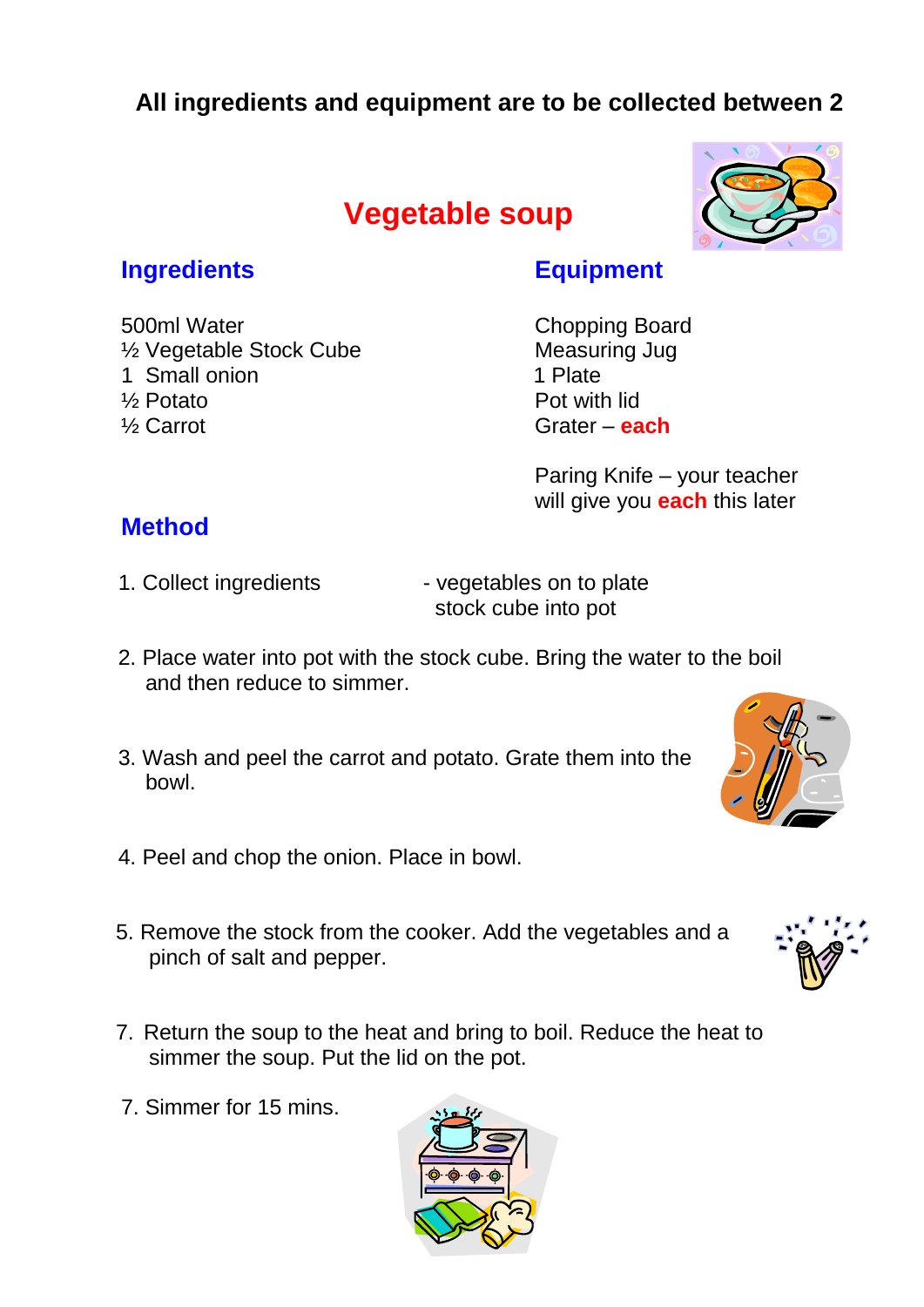## **Queen cakes**

#### **Ingredients Equipment**

50g S.R. Flour Large Bowl 50g Soft Margarine **SMALL SMALL SMALL BOWL** Small Bowl 50g Caster Sugar Sieve 1 Egg Plate

Electric whisk ) from Bun tin between 2 ) teacher 6 paper cases )

### **Method**

1. Set oven – electric 180°C, gas mark 4



- 2. Collect ingredients margarine and sugar→ large bowl flour→sieved onto plate egg→small bowl
- 3. Put 6 paper cases into bun tin.
- 4. Add the egg and flour to the large bowl.
- 5. Use the electric whisk to cream the mixture together for 2 minutes (until mixture is soft and creamy).
- 6. Divide the mixture evenly between the 6 cake cases using a dessertspoon.
- 8. Using oven gloves, put the tray on to the top shelf in the oven. Bake for 12-15 mins.
- 9. When the cakes are ready they will be golden in colour and Springy to touch.

Put cakes on your cooling rack.